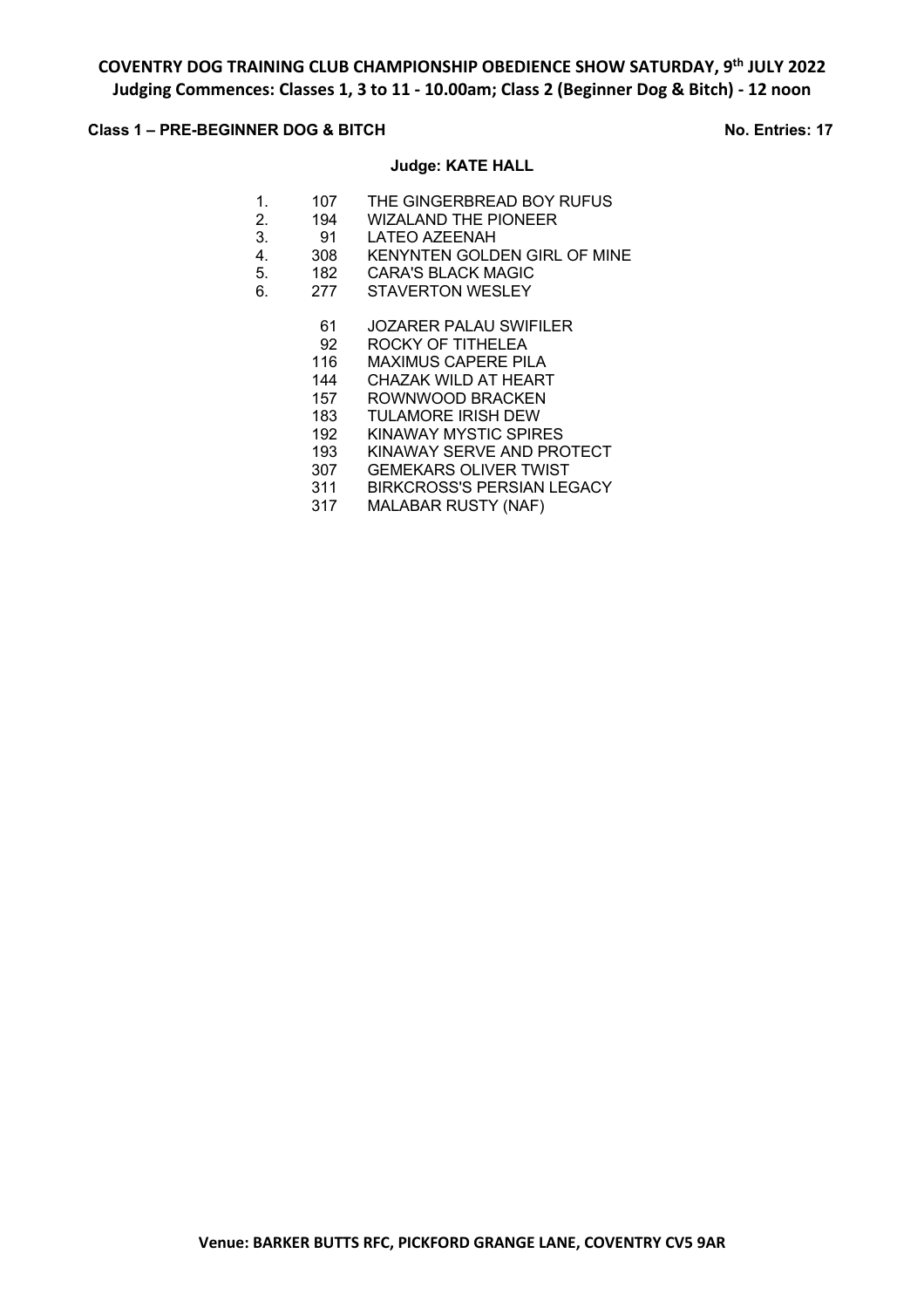## **Class 2 – BEGINNER DOG & BITCH No. Entries: 24** *Judging Commences 12 noon*

### **Judge: KATE HALL**

- 1. 157 ROWNWOOD BRACKEN
- 2. 86 KAZAURA'S WINTER STORM
- 3. 283 LIFE OF PYE
- 4. 61 JOZARER PALAU SWIFILER
- 5. 169 DINGO DOLLAR
- 6. 116 MAXIMUS CAPERE PILA
	- 11 ROTTPHOENIX SKOLL
	- 56 JOLLY GOLDEN LAD
	- 87 MYTER FLY BY NIGHT
	- 91 LATEO AZEENAH<br>107 THE GINGERBRE
	- 107 THE GINGERBREAD BOY RUFUS<br>140 SOX TAIL SOUP
	- SOX TAIL SOUP
	- 170 WOOLSTONE PEBBLES
	- 182 CARA'S BLACK MAGIC
	- 184 PUMPKIN PATCH
	- 192 KINAWAY MYSTIC SPIRES
	- 193 KINAWAY SERVE AND PROTECT
	- 194 WIZALAND THE PIONEER
	- 240 SARKAM IRRESISTIBUBBLE
	- 277 STAVERTON WESLEY
	- 284 STILLROCKIN BLUE CALUM<br>290 PHERKAD PETE
	- PHERKAD PETE
	- 301 CAROL SINGER 311 BIRKCROSS'S PERSIAN LEGACY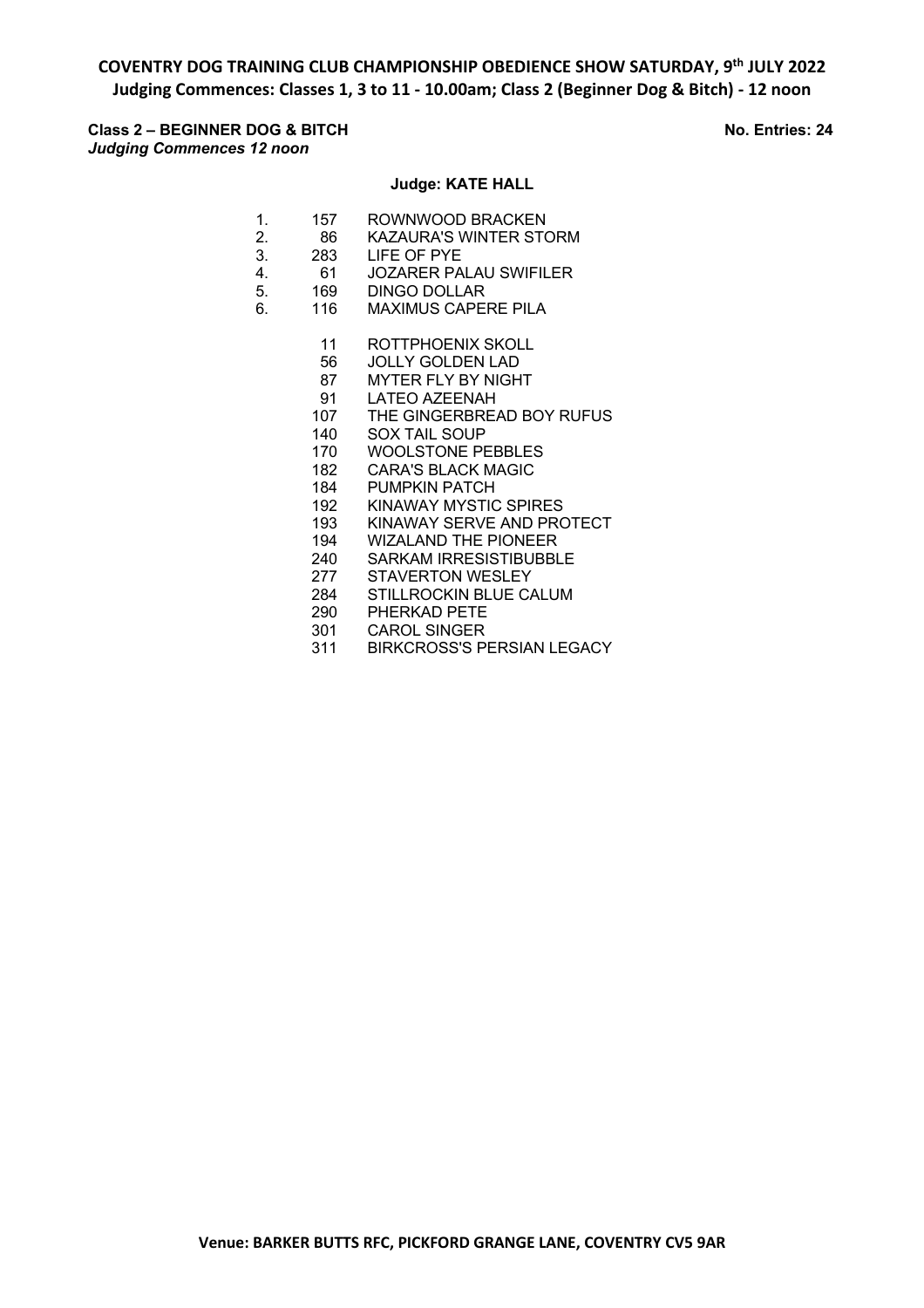### **Class 3 Pt.1 – NOVICE BITCH Pt.1 No. Entries: 34**

#### **Judge: VICKIE NORTON**

- 1. 301 CAROL SINGER
- 2. 101 LITTLETHORN APPIA
- 3. 23 PEBBLES MERLIE GIRL<br>4. 278 KRISANNRIO IGNITION
- 4. 278 KRISANNRIO IGNITION POINT
- 5. 83 TUESDAY'S CHANCE ENCOUNTER
- 6. 155 LUCY MY BRILLIANT DIAMOND
	- 4 TIGRYS TREACLE TART AT MALARIDGE (NAF)
	- 5 BORDERDANCE HOPE AND DREAM FROM KINAWAY
	- 14 PEPSANNER LADY DE BERGH
	- 43 RUSKATH KOMPLETE IMAGE
	- 67 TREVELLIS LEADING LADY<br>70 KINSEY MILLBONE BONSEY
	- KINSEY MILLBONE BONSEY GAL
	- 79 VIVACIOUS BUNI GALORE
	- 87 MYTER FLY BY NIGHT
	- 90 HARBECCA DOLLY DAYDREAMS
	- 95 THE HUFFLEPUFF
	- 104 CHARTLEYGEMS BERYL
	- 112 TOBERMORAY HEAVEN SENT FOR FLINTRIX
	- 114 GEMMADEAN JENI
	- 119 TIGRYS NO APOLOGIES (NAF)
	- 163 MAISNME MAGIC MOMENT
	- 175 YONIE DREAM A DREAM
	- 190 JANYJOY SECRET MISSION
	- 202 ROSMARINUS HAZELNUT
	- 205 SIXELA FLYIN COMET
	- 227 GLEBEVONWOOD GYPSY'S
	- 254 SHELTYSHAM FLY BY NIGHT WITH ALNMAC
	- 266 EBONY N IVORY DREAMMAKER
	- 267 CROFTMIST HIGHLAND MAGIC
	- 272 JOGO'S SPARKLING SAPPHIRE
	- 286 VALLEYWOLVES DELIGHT
	- 316 NEVER ENDING LOVE STORY RUDENS LEGENDOS<br>328 CAUZIN A RAMPAGE (NAF)
	- 328 CAUZIN A RAMPAGE (NAF)<br>340 DELTAMADOG MORWYN DI
	- DELTAMADOG MORWYN DEG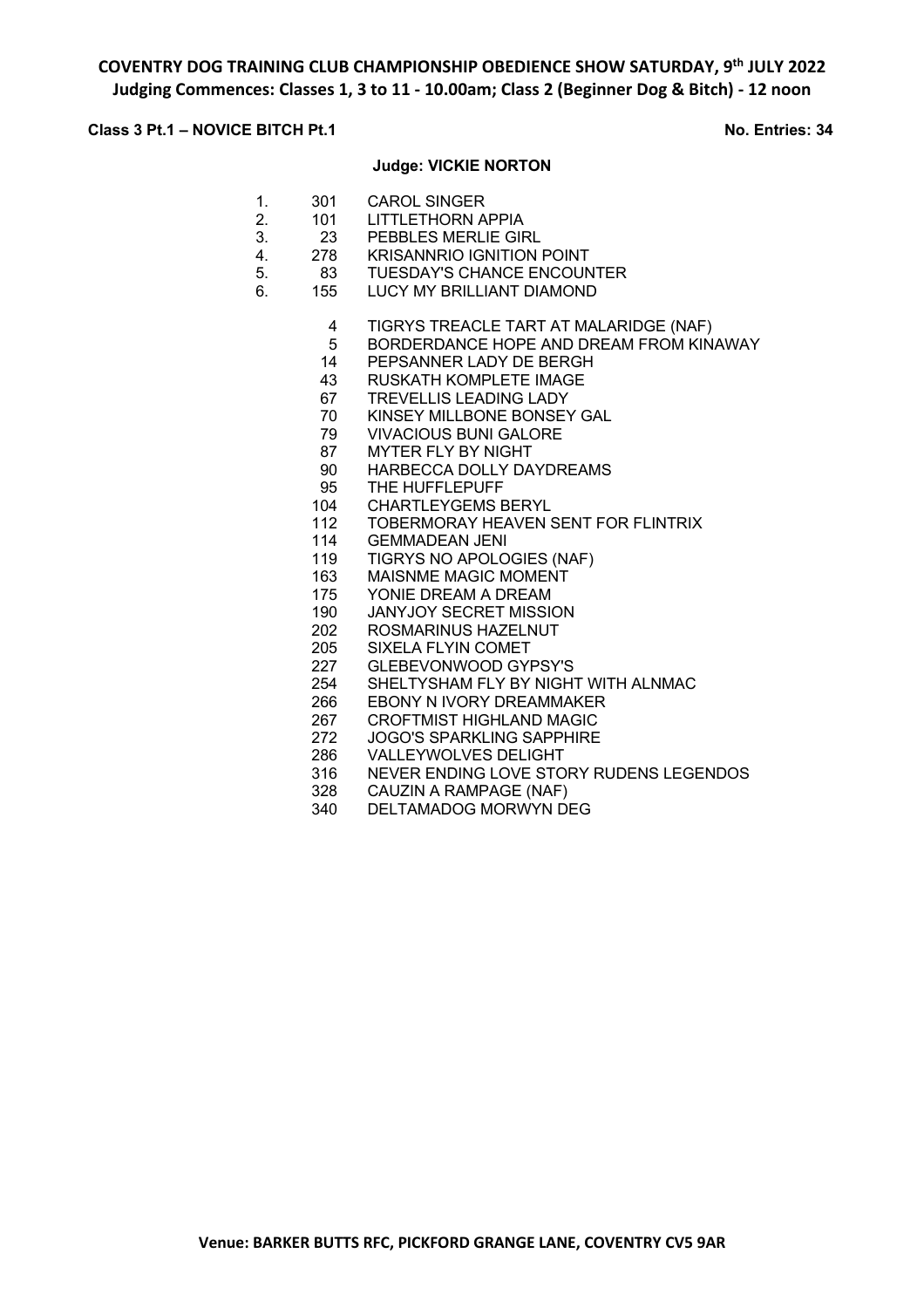## **Class 3 Pt.2 – NOVICE BITCH Pt.2 No. Entries: 34**

### **Judge: LESLIE REED**

- 1. 265 ELSANNA NOW AND FENN EVER<br>2 30 ITSJAROS NIEVES
- 2. 30 ITSJAROS NIEVES
- 3. 199 ABI COME HERE Beg. Ex.<br>4. 66 BORDERCLAN DREAM SE
- 4. 66 BORDERCLAN DREAM SEEKER
- 5. 289 STARDELL CORVI
- 6. 94 MEISIEKIND
	- 6 ZEABO YANKIE GIRL
	- 18 JEZZADDY IT'S SO FLIRTY (NAF)
	- 22 HAVASTORM DARK MATERIALS
	- 36 BLAIRSWOLF NAMUPALA
	-
	- 50 SARKAM BLUE CRYSTAL<br>71 SHERLOCKBONES RIVER SHERLOCKBONES RIVER WILD (NAF)
	- 82 PAUL'S PROBLEM CHILD
	- 85 WOODHEADS SERENDIPITY
	- 97 MALARIDGE FLY ME TO THE MOON
	- 103 BOBBROWNS CARIAD
	- 105 CHARTLEYGEMS FLORA BLUE
	- 113 RUBY LWCUS
	- 115 VALLEYWOLVES ELSA
	- 122 MALARIDGE NESSA MOON
	- 159 JODAME GEE WHIZZ
	- 162 MAISNME BLACK MAGIC
	- 174 STILLMOOR I DREAM A DREAM
	- 189 SKY EYE LEXI
	- 196 SIXELA LEADING LASS AT WILLOWYARDE
	- 217 DEEANN NO SMOKE WITHOUT FIRE
	- 231 JUSTA DIZZY RASCAL
	- 243 STOCKYARD SECRET DOLLY
	- 264 MALARIDGE MOON GLOW
	- 276 JONFIZ FALLEN ANGEL
	- 299 TYRUM WHISPER
	- 313 ELSANNA MOONSHINE FIZZ AT ELLEJAY<br>334 MALARIDGE MOONSHINE
	- 334 MALARIDGE MOONSHINE<br>341 DUCHESS OLLMHOR
	- DUCHESS OLLMHOR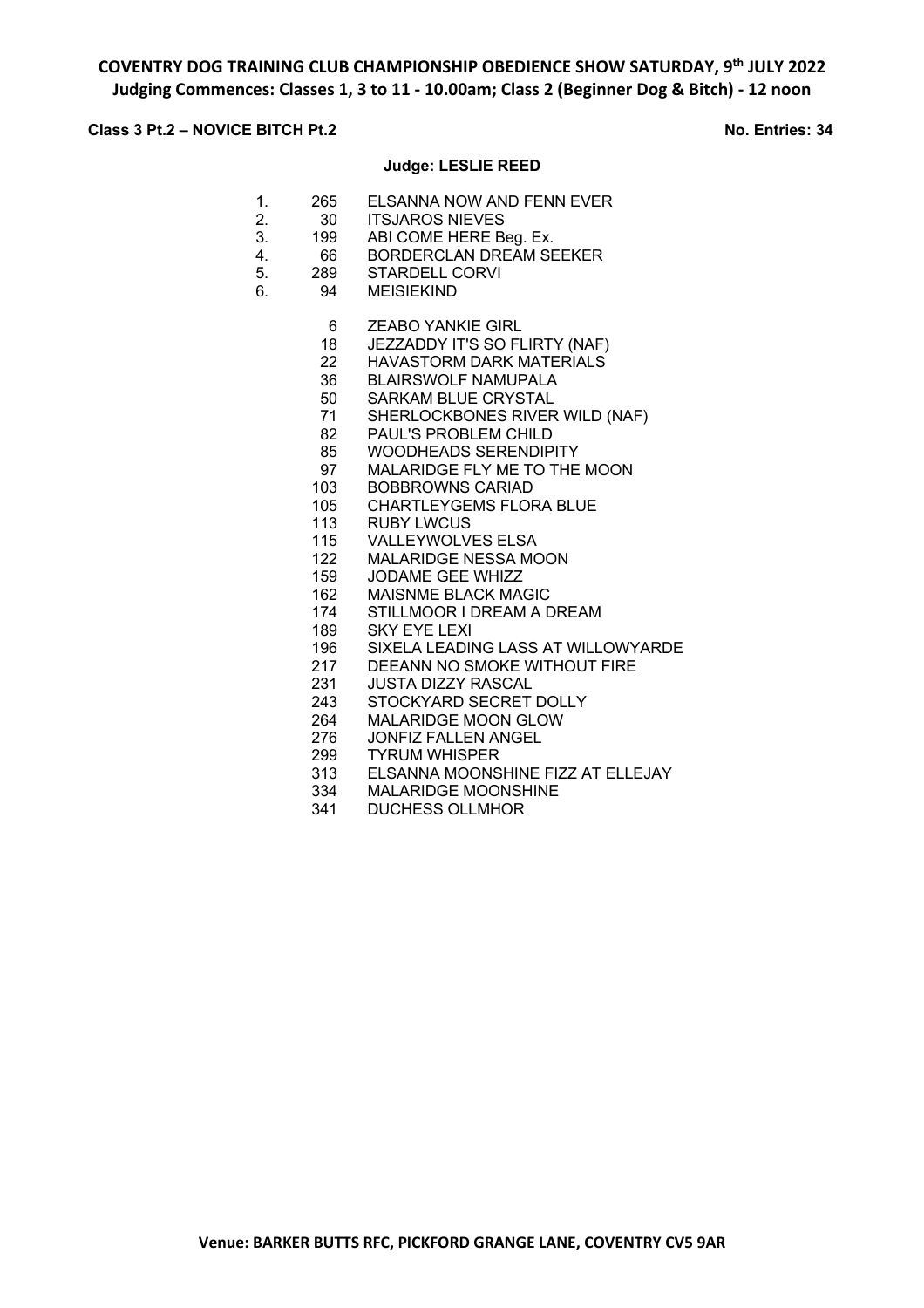# **Class 4 – NOVICE DOG No. Entries: 51**

## **Judge: ROGER GUNBY**

| 1.<br>2.<br>3.<br>4.<br>5.<br>6.<br>7.<br>8.<br>9.<br>10. | 56<br>140<br>12<br>127<br>240<br>52<br>287<br>158<br>210<br>150                                                                                                                                                                                                                     | <b>JOLLY GOLDEN LAD</b><br>SOX TAIL SOUP<br>LYNZENSU HOT TO TROT<br>ITS THE QUIZZ MASTER<br><b>SARKAM IRRESISTIBUBBLE</b><br><b>GO GHRYS LIGHTENING</b><br>ELMLEAS ANZAC RED DUST<br>LUPITOONZ ALL THAT JAZZ<br>XANDROS MONTY IS GLYNS BOY (NAF)<br><b>BRACKLEY BLUE EYES (NAF)</b>                                                                                                                                                                                                                                                                                                                                                                                                                                                                                                                                                                                                                                                                                                                                                                                                                                                                                         |
|-----------------------------------------------------------|-------------------------------------------------------------------------------------------------------------------------------------------------------------------------------------------------------------------------------------------------------------------------------------|-----------------------------------------------------------------------------------------------------------------------------------------------------------------------------------------------------------------------------------------------------------------------------------------------------------------------------------------------------------------------------------------------------------------------------------------------------------------------------------------------------------------------------------------------------------------------------------------------------------------------------------------------------------------------------------------------------------------------------------------------------------------------------------------------------------------------------------------------------------------------------------------------------------------------------------------------------------------------------------------------------------------------------------------------------------------------------------------------------------------------------------------------------------------------------|
|                                                           | 13<br>27<br>35<br>40<br>47<br>51<br>53<br>55<br>62<br>69<br>74<br>75<br>86<br>88<br>98<br>108<br>117<br>129<br>133<br>147<br>149<br>164<br>169<br>185<br>191<br>200<br>201<br>223<br>232<br>233<br>234<br>248<br>251<br>253<br>257<br>268<br>300<br>302<br>309<br>315<br>327<br>343 | STOCKYARD MEGAMIX STYTCHIN<br><b>JUSTA BAKED PO TAYTO</b><br><b>BLAIRSWOLF KOMEA KAMU</b><br>DODGIN RAZZLE DAZZLE EM<br>STILLROCKIN BACK TO MOLLY<br><b>GAYTONWOOD JIVE</b><br><b>JACHELM ARTIC VIKING</b><br><b>SADIB'S HIGHLANDER</b><br><b>SARKAM MAGICAL DREAM</b><br><b>VAMP SAGE</b><br><b>FOXFOLD ZEPHYR</b><br>XANDRAS TOBIN (NAF)<br><b>KAZAURA'S WINTER STORM</b><br><b>SARKAM SECRET WIZARD</b><br><b>VIS ET GLORIA ADE</b><br>JEPLONG DU A GWYN<br>DELLKOS CALUM<br>YONIE MYSTIAL MCHARPER<br>JEZZADDY ITS ONE LOOK<br><b>AWFYN INDIGO RISING</b><br>TILLYCHANCE MAGNUM OPUS<br>THE SPY CATCHER<br><b>DINGO DOLLAR</b><br>SIDE KICK MY MEEKO<br>PIPKIN OF PETERKYN<br>JOTARS RILEY'S DESIGN<br><b>BIRKCROSS FIRE'S LAD</b><br>TOUCH OF MOONBEAM<br>EDINBURGH BRIGHT EYED LAD<br><b>MYSTIC ROYAL</b><br>PASABASIDE JIGGY JAKE<br>SIMPLY RED REMIX (NAF)<br><b>NOW IT'S JUST GENTLY</b><br><b>ALNMAC MIDNIGHT FLYER</b><br><b>DIDDYSAURUS MEANT FORUS</b><br><b>MALARIDGE MOONDUST</b><br><b>RUBIHEATH RUSS</b><br><b>SIXELA RISING SUN</b><br><b>SARKAM HIGHLANDER</b><br><b>MEITZA ERIK THE KING</b><br><b>STAN AND DELIVER</b><br>TIGRIS PRIVATE PRANCER (NAF) |
|                                                           |                                                                                                                                                                                                                                                                                     |                                                                                                                                                                                                                                                                                                                                                                                                                                                                                                                                                                                                                                                                                                                                                                                                                                                                                                                                                                                                                                                                                                                                                                             |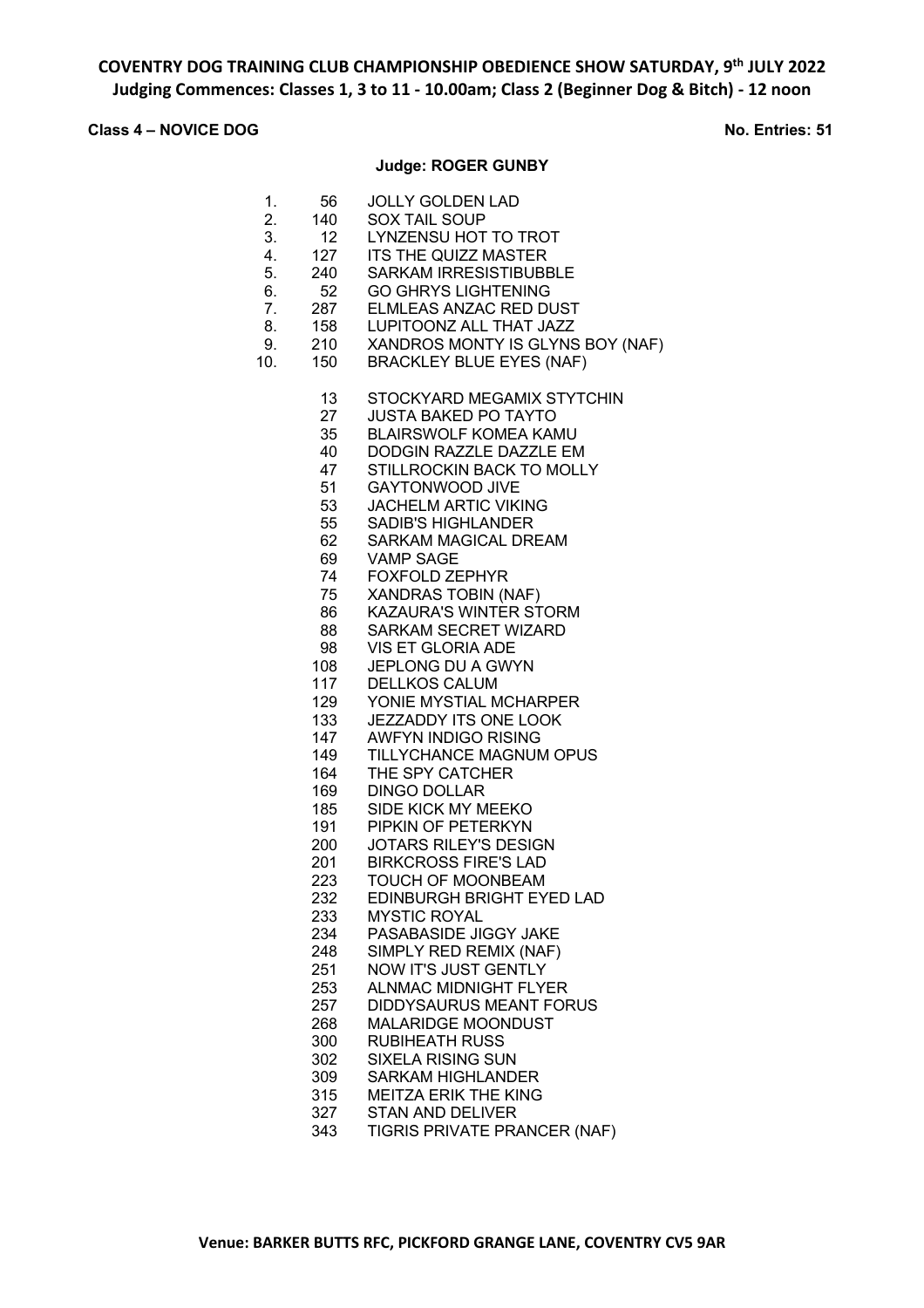# **Class 5 – CLASS 'A' BITCH No. Entries: 56**

### **Judge: KAY REYNOLDS**

| 1.<br>2.<br>3.<br>4.<br>5.<br>6.<br>7.<br>8.<br>9.<br>10. | 104<br>162<br>334<br>6.<br>340<br>103<br>90<br>175<br>113<br>264 | <b>CHARTLEYGEMS BERYL</b><br><b>MAISNME BLACK MAGIC</b><br><b>MALARIDGE MOONSHINE</b><br><b>ZEABO YANKIE GIRL</b><br>DELTAMADOG MORWYN DEG<br><b>BOBBROWNS CARIAD</b><br>HARBECCA DOLLY DAYDREAMS<br>YONIE DREAM A DREAM<br><b>RUBY LWCUS</b><br>MALARIDGE MOON GLOW |
|-----------------------------------------------------------|------------------------------------------------------------------|----------------------------------------------------------------------------------------------------------------------------------------------------------------------------------------------------------------------------------------------------------------------|
|                                                           | 2                                                                | MALARIDGE POACHERS MOON                                                                                                                                                                                                                                              |
|                                                           | 5                                                                | BORDERDANCE HOPE AND DREAM FROM KINAWAY                                                                                                                                                                                                                              |
|                                                           | 22                                                               | <b>HAVASTORM DARK MATERIALS</b>                                                                                                                                                                                                                                      |
|                                                           | 23                                                               | PEBBLES MERLIE GIRL                                                                                                                                                                                                                                                  |
|                                                           | 24                                                               | REINGLENS OBSESSION                                                                                                                                                                                                                                                  |
|                                                           | 30                                                               | <b>ITSJAROS NIEVES</b>                                                                                                                                                                                                                                               |
|                                                           | 33                                                               | <b>ITSJAROS ASTRILA</b>                                                                                                                                                                                                                                              |
|                                                           | 50                                                               | SARKAM BLUE CRYSTAL                                                                                                                                                                                                                                                  |
|                                                           | 66                                                               | BORDERCLAN DREAM SEEKER                                                                                                                                                                                                                                              |
|                                                           | 70                                                               | KINSEY MILLBONE BONSEY GAL                                                                                                                                                                                                                                           |
|                                                           | 79                                                               | <b>VIVACIOUS BUNI GALORE</b>                                                                                                                                                                                                                                         |
|                                                           | 81                                                               | <b>MANANNAN'S MOUNTAIN MILE</b>                                                                                                                                                                                                                                      |
|                                                           | 83                                                               | TUESDAY'S CHANCE ENCOUNTER                                                                                                                                                                                                                                           |
|                                                           | 94                                                               | <b>MEISIEKIND</b>                                                                                                                                                                                                                                                    |
|                                                           | 99                                                               | COLLIEWOOD CUSTOM DEZIGN<br><b>LITTLETHORN APPIA</b>                                                                                                                                                                                                                 |
|                                                           | 101<br>114                                                       | <b>GEMMADEAN JENI</b>                                                                                                                                                                                                                                                |
|                                                           | 119                                                              | TIGRYS NO APOLOGIES (NAF)                                                                                                                                                                                                                                            |
|                                                           | 135                                                              | JODAME FAVOURITE GIRL                                                                                                                                                                                                                                                |
|                                                           | 138                                                              | <b>SIXELA TRADE SECRET</b>                                                                                                                                                                                                                                           |
|                                                           | 141                                                              | <b>VICMARS STEP OUT</b>                                                                                                                                                                                                                                              |
|                                                           | 152                                                              | <b>DELTAMADOG ROSE</b>                                                                                                                                                                                                                                               |
|                                                           | 155                                                              | LUCY MY BRILLIANT DIAMOND                                                                                                                                                                                                                                            |
|                                                           | 159                                                              | JODAME GEE WHIZZ                                                                                                                                                                                                                                                     |
|                                                           | 163                                                              | <b>MAISNME MAGIC MOMENT</b>                                                                                                                                                                                                                                          |
|                                                           | 166                                                              | SIXELA FEEL THE FORCE                                                                                                                                                                                                                                                |
|                                                           | 168                                                              | MALARIDGE MOONBEAM                                                                                                                                                                                                                                                   |
|                                                           | 199                                                              | ABI COME HERE Beg. Ex.                                                                                                                                                                                                                                               |
|                                                           | 205                                                              | SIXELA FLYIN COMET                                                                                                                                                                                                                                                   |
|                                                           | 214                                                              | <b>ITS JAROS EIRA</b>                                                                                                                                                                                                                                                |
|                                                           | 217                                                              | DEEANN NO SMOKE WITHOUT FIRE                                                                                                                                                                                                                                         |
|                                                           | 225                                                              | CANDLEWIND TROIKA                                                                                                                                                                                                                                                    |
|                                                           | 228                                                              | GLEBEVONWOOD OCEANS STAR                                                                                                                                                                                                                                             |
|                                                           | 244                                                              | DODGIN KIKI DEE                                                                                                                                                                                                                                                      |
|                                                           | 252                                                              | <b>GLEN'S ROCKIN ALL OVER NOW</b>                                                                                                                                                                                                                                    |
|                                                           | 269                                                              | <b>JODAME EXQUISITE GIFT</b>                                                                                                                                                                                                                                         |
|                                                           | 278                                                              | <b>KRISANNRIO IGNITION POINT</b>                                                                                                                                                                                                                                     |
|                                                           | 280                                                              | JEZZADDY ITS LADY SADIE                                                                                                                                                                                                                                              |
|                                                           | 289                                                              | <b>STARDELL CORVI</b>                                                                                                                                                                                                                                                |
|                                                           | 297                                                              | <b>WAGGERLAND ISLAY</b>                                                                                                                                                                                                                                              |
|                                                           | 299                                                              | <b>TYRUM WHISPER</b>                                                                                                                                                                                                                                                 |
|                                                           | 310                                                              | JEZZADDY IT'S SO GROOVY                                                                                                                                                                                                                                              |
|                                                           | 313                                                              | ELSANNA MOONSHINE FIZZ AT ELLEJAY                                                                                                                                                                                                                                    |
|                                                           | 314                                                              | BEVERTON DOT MY GIRL<br><b>TRIJEM MISCHIEF MANAGED</b>                                                                                                                                                                                                               |
|                                                           | 325<br>341                                                       | <b>DUCHESS OLLMHOR</b>                                                                                                                                                                                                                                               |
|                                                           |                                                                  |                                                                                                                                                                                                                                                                      |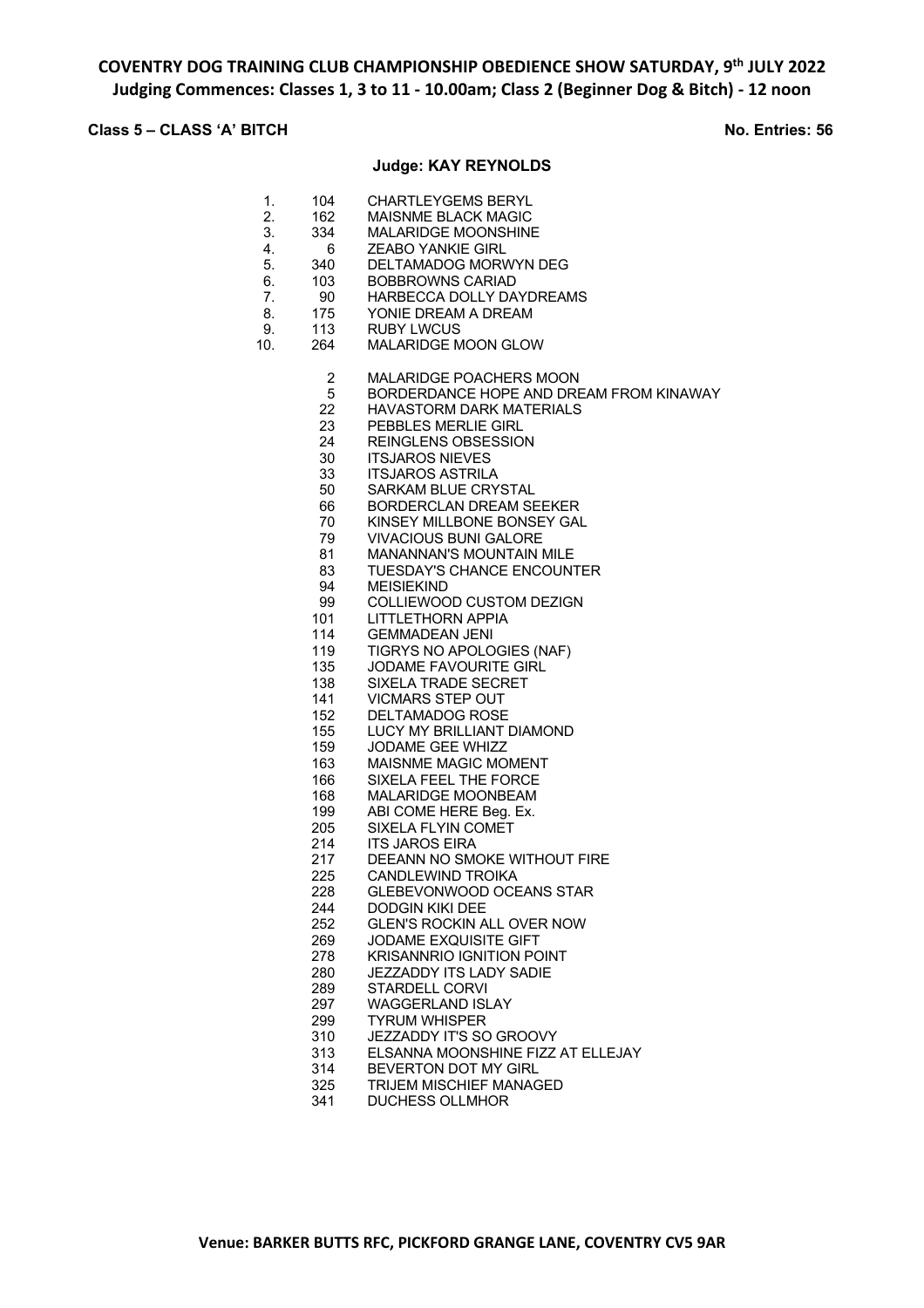# **Class 6 – CLASS 'A' DOG No. Entries: 50**

## **Judge: CAROLYN JOHNSON**

| 1.<br>2.<br>3.<br>4.<br>5.<br>6.<br>7.<br>8.<br>9.<br>10. | 185<br>88<br>300<br>200<br>69<br>223<br>98<br>62<br>129<br>149                                                                                                                                                                                                                 | SIDE KICK MY MEEKO<br><b>SARKAM SECRET WIZARD</b><br>RUBIHEATH RUSS<br><b>JOTARS RILEY'S DESIGN</b><br><b>VAMP SAGE</b><br><b>TOUCH OF MOONBEAM</b><br><b>VIS ET GLORIA ADE</b><br><b>SARKAM MAGICAL DREAM</b><br>YONIE MYSTIAL MCHARPER<br><b>TILLYCHANCE MAGNUM OPUS</b>                                                                                                                                                                                                                                                                                                                                                                                                                                                                                                                                                                                                                                                                                                                                                                                                                                                                                                                                                                   |
|-----------------------------------------------------------|--------------------------------------------------------------------------------------------------------------------------------------------------------------------------------------------------------------------------------------------------------------------------------|----------------------------------------------------------------------------------------------------------------------------------------------------------------------------------------------------------------------------------------------------------------------------------------------------------------------------------------------------------------------------------------------------------------------------------------------------------------------------------------------------------------------------------------------------------------------------------------------------------------------------------------------------------------------------------------------------------------------------------------------------------------------------------------------------------------------------------------------------------------------------------------------------------------------------------------------------------------------------------------------------------------------------------------------------------------------------------------------------------------------------------------------------------------------------------------------------------------------------------------------|
|                                                           | 10<br>17<br>21<br>29<br>48<br>51<br>52<br>58<br>60<br>65<br>73<br>84<br>89<br>108<br>110<br>127<br>132<br>147<br>158<br>160<br>165<br>167<br>178<br>188<br>226<br>230<br>239<br>241<br>249<br>253<br>271<br>275<br>281<br>287<br>296<br>302<br>303<br>312<br>319<br>333<br>339 | REIVERMORADA RE'L SLIM SHADY<br>TOUCH OF GOLD DUST<br><b>KETHINNA MY JOHN DEERE</b><br>RAVENS RIVER OF DREAMS<br>DODGIN' HERE COMES THE SUN<br><b>GAYTONWOOD JIVE</b><br><b>GO GHRYS LIGHTENING</b><br><b>SYANNE KINETIC EDITION</b><br>DODGIN ALL THAT JAZZ<br><b>COUNTRY BUGG</b><br><b>WYSEMARQUE TWIST OF FATE</b><br>LUDGATE HIT THE RIGHT SPOT<br>HARBECCA DENIM BLUE BOY<br><b>JEPLONG DU A GWYN</b><br><b>DELTAMADOG HIGHLAND FLING</b><br><b>ITS THE QUIZZ MASTER</b><br>RAITAL SEE ME SHINE<br><b>AWFYN INDIGO RISING</b><br>LUPITOONZ ALL THAT JAZZ<br><b>CALANHAF STRICTLY ORE</b><br><b>SIXELA ROBBIE DAZZLER</b><br><b>BARGOYNE BUT WIN BRYN</b><br>STILLMOOR SPANGLED BANNER<br>ONLY POWER DE LA ROUQUINE<br><b>RUSKATH KINETIC IMAGE</b><br><b>SARKAM FLEXIBLE DREAM</b><br>STILLROCKIN JACK THE LAD<br>GAYTONWOOD BAROLO<br><b>CYMRO FOWR</b><br><b>ALNMAC MIDNIGHT FLYER</b><br>BORDERLAIR NE YO TEMPTATION Nov. Ex.<br><b>TIGRYS GWYN DERI</b><br>FIRETOUCH GREAT XPECTATION<br>ELMLEAS ANZAC RED DUST<br><b>FLASHMOUNT FINN</b><br><b>SIXELA RISING SUN</b><br><b>SIXELA RIDING SHOTGUN</b><br><b>BORDERLAIR RUSSIA WITH LOVE</b><br>SHELTYSHAM SHROUDED IN MIST<br>STOCKYARD SECRET STETSON<br><b>RUSKATH KEY IMAGE</b> |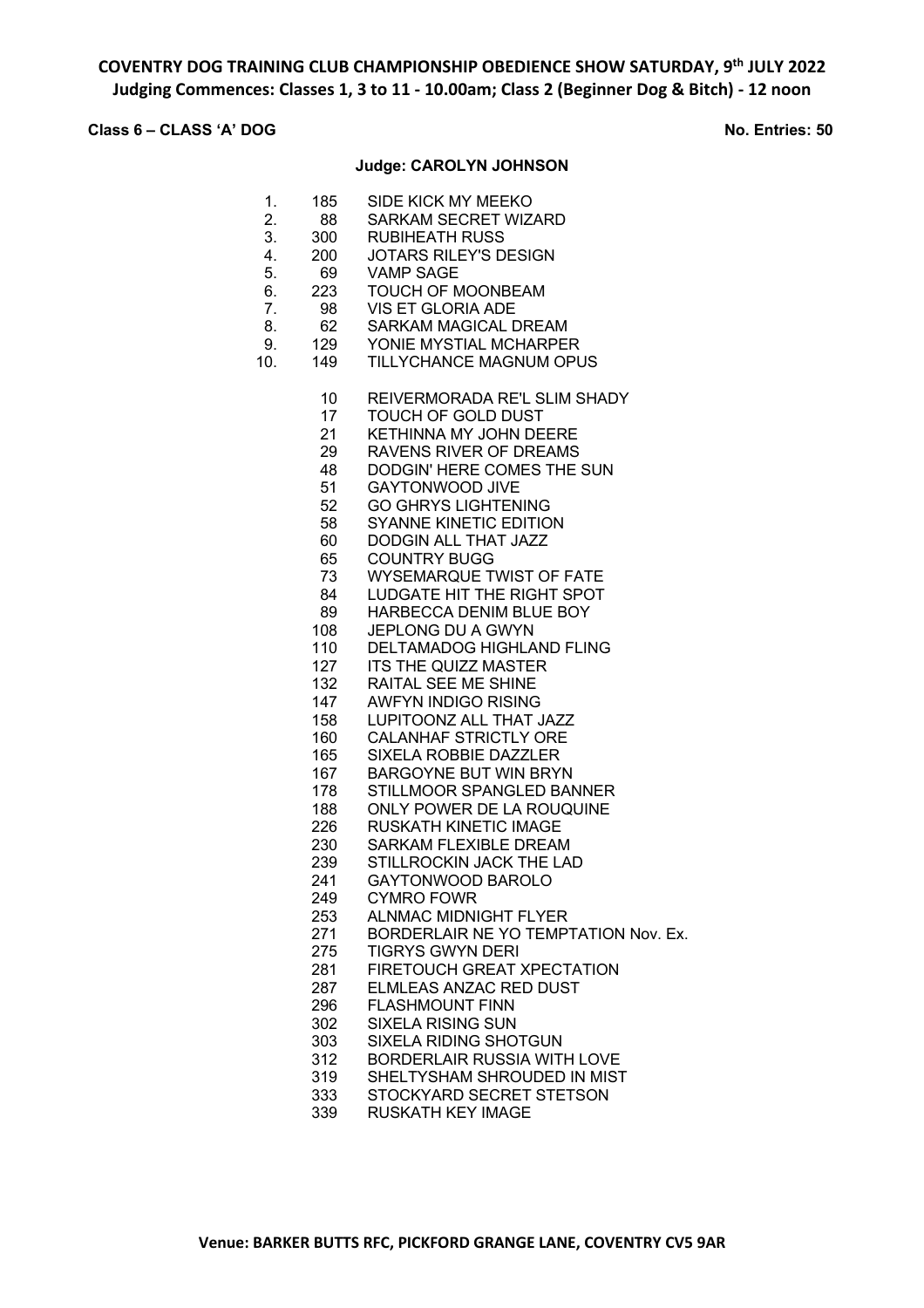### **Class 7 – CLASS 'B' BITCH No. Entries: 36**

#### **Judge: CAROLYN REVERE**

- 1. 141 VICMARS STEP OUT
- 2. 214 ITS JAROS EIRA<br>3. 70 KINSEY MILLBON
- 3. 70 KINSEY MILLBONE BONSEY GAL
- 4. 325 TRIJEM MISCHIEF MANAGED
- 5. 152 DELTAMADOG ROSE
- 6. 99 COLLIEWOOD CUSTOM DEZIGN
	- 15 PEPSANNER MAID OF ASTOLAT OF BARCAROLLE
	- 19 JEZZADDY ITS SO SASSY
	- 28 RAITAL BRIGHT'N BREEZY
	- 31 ITSJAROS OUT OF THE BLUE
	- 37 BORDERLAIR SILVER CLOUD OF TOPORI
	- 44 SARKAM MOONDUST<br>54 SARKAM ICE MAIDEN
	- SARKAM ICE MAIDEN
	- 77 ELMLEAS TIG AND RUN
	- 81 MANANNAN'S MOUNTAIN MILE
	- 93 ASHLINDT ENYA
	- 109 REDCHARISMA THREE WISHES
	- 124 TAWNYHILL UNA'S FIREFLY
	- 131 RAITAL LU LU
	- 135 JODAME FAVOURITE GIRL
	- 138 SIXELA TRADE SECRET
	- 148 OPUSCANIS SQUIRREL TAIL
	- 166 SIXELA FEEL THE FORCE
	- 168 MALARIDGE MOONBEAM
	- 176 RAITAL JAYCE THE ACE
	- 225 CANDLEWIND TROIKA
	- 250 FYCOEGYN MAGICAL FFOREST
	- 269 JODAME EXQUISITE GIFT
	- 273 BORDERPRIDE TIME FOR MAGIC
	- 280 JEZZADDY ITS LADY SADIE
	- 297 WAGGERLAND ISLAY
	- 306 STILLMORE SUMMER BREEZE OVER FENELLARK
	- 310 JEZZADDY IT'S SO GROOVY<br>314 BEVERTON DOT MY GIRI
	- BEVERTON DOT MY GIRL
	- 331 STORMLAKE'S JEWEL N'SPARKLE<br>337 SAARTJIE ALL ABOUT EVE
	- SAARTJIE ALL ABOUT EVE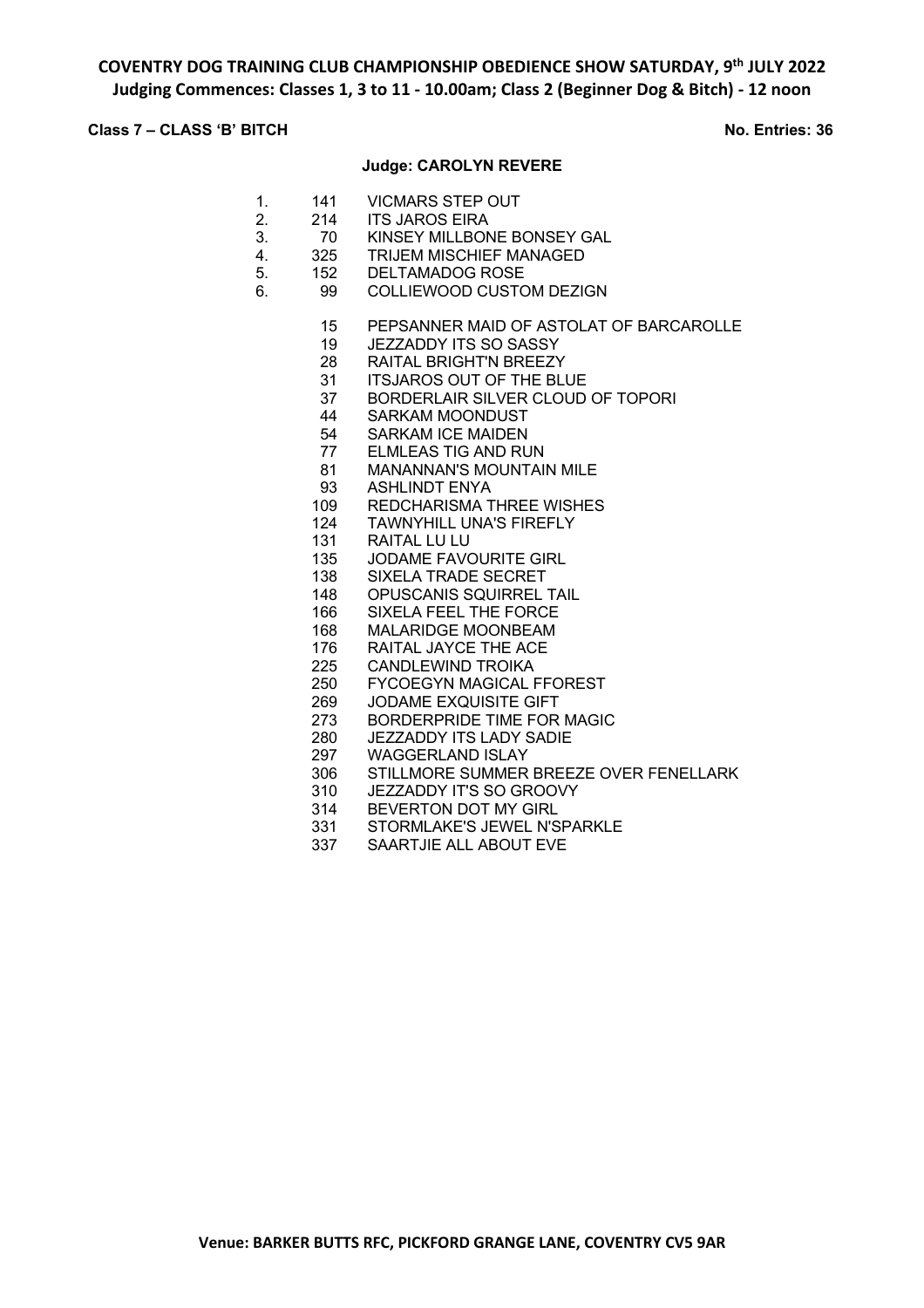# **Class 8 – CLASS 'B' DOG No. Entries: 50**

### **Judge: MARGARET PUGH**

| 1.<br>2.<br>3.<br>4.<br>5.<br>6.<br>7.<br>8. | 167<br>188<br>110<br>271<br>29<br>126<br>281<br>312                                                                                                                                                                                                                                       | <b>BARGOYNE BUT WIN BRYN</b><br>ONLY POWER DE LA ROUQUINE<br><b>DELTAMADOG HIGHLAND FLING</b><br>BORDERLAIR NE YO TEMPTATION Nov. Ex.<br><b>RAVENS RIVER OF DREAMS</b><br><b>LUDGATE AITCH HIT IS</b><br>FIRETOUCH GREAT XPECTATION<br><b>BORDERLAIR RUSSIA WITH LOVE</b>                                                                                                                                                                                                                                                                                                                                                                                                                                                                                                                                                                                                                                                                                                                                                                                                                                                                                                                                     |
|----------------------------------------------|-------------------------------------------------------------------------------------------------------------------------------------------------------------------------------------------------------------------------------------------------------------------------------------------|---------------------------------------------------------------------------------------------------------------------------------------------------------------------------------------------------------------------------------------------------------------------------------------------------------------------------------------------------------------------------------------------------------------------------------------------------------------------------------------------------------------------------------------------------------------------------------------------------------------------------------------------------------------------------------------------------------------------------------------------------------------------------------------------------------------------------------------------------------------------------------------------------------------------------------------------------------------------------------------------------------------------------------------------------------------------------------------------------------------------------------------------------------------------------------------------------------------|
|                                              | 1<br>7<br>8<br>10 <sup>1</sup><br>17<br>25<br>26<br>48<br>58<br>60<br>73<br>76<br>125<br>132<br>142<br>143<br>151<br>165<br>173<br>181<br>186<br>187<br>198<br>204<br>208<br>211<br>215<br>224<br>226<br>229<br>230<br>241<br>253<br>255<br>275<br>279<br>285<br>288<br>303<br>319<br>335 | CANDLEWIND CASSANOVA AT MALARIDGE<br>CHALKWELL WORTH A SHOT<br><b>MALARIDGE MOON STORM</b><br>REIVERMORADA RE'L SLIM SHADY<br>TOUCH OF GOLD DUST<br><b>CATCOMBE CHIVE</b><br><b>HARELOCH COBBLER</b><br>DODGIN' HERE COMES THE SUN<br><b>SYANNE KINETIC EDITION</b><br>DODGIN ALL THAT JAZZ<br><b>WYSEMARQUE TWIST OF FATE</b><br><b>DOBBYS LITTLE HELPER</b><br>DODGIN CELESTIAL MOON<br><b>RAITAL SEE ME SHINE</b><br>DUTCH NAVY SEAL<br><b>RAINTAL REFLECTIONS</b><br>STILLMOOR EXTRA SPECIAL<br>SIXELA ROBBIE DAZZLER<br>DELTAMADOG VICTORY<br><b>SIXELA SUPERCHARGED</b><br><b>ASCHENAR WICHITA</b><br><b>BRIABAR BEACH BOY</b><br><b>BORDERPOPS BUZZ LIGHT PAW</b><br><b>REBELICIOUS O'GRADY</b><br><b>DELTAMADOG DUKE</b><br><b>JANJELLY FUDDLED BOY</b><br>FIRETOUCH HE'ZZ SO SCRUMMY<br><b>ANABARON STARS N'STRIPES</b><br><b>RUSKATH KINETIC IMAGE</b><br>JANJELLY SHADOWS OF ECHO<br>SARKAM FLEXIBLE DREAM<br>GAYTONWOOD BAROLO<br><b>ALNMAC MIDNIGHT FLYER</b><br>SHELTYSHAM NIGHT SONG AT ALNMAC<br><b>TIGRYS GWYN DERI</b><br><b>HOMECOMING BOY</b><br>SARKAM GO YOUR OWN WAY<br>KELTLODGE KNAUTIA<br><b>SIXELA RIDING SHOTGUN</b><br>SHELTYSHAM SHROUDED IN MIST<br>MALARIDGE RHAPSODY IN BLUE |
|                                              | 339                                                                                                                                                                                                                                                                                       | <b>RUSKATH KEY IMAGE</b>                                                                                                                                                                                                                                                                                                                                                                                                                                                                                                                                                                                                                                                                                                                                                                                                                                                                                                                                                                                                                                                                                                                                                                                      |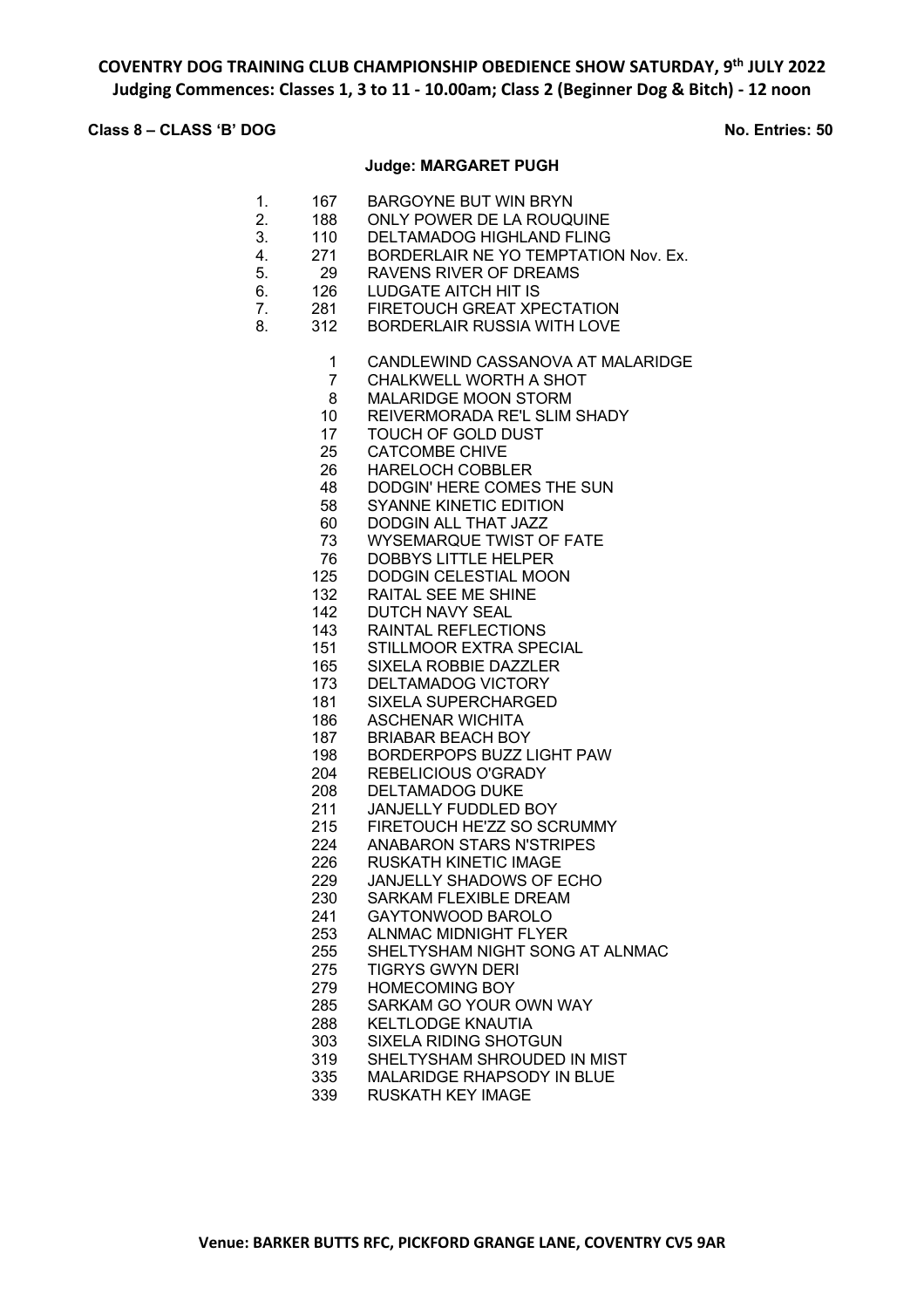## **Class 9 – OPEN CLASS 'C' BITCH No. Entries: 50**

### **Judge: MO GRAHAM**

| 1.<br>2.<br>3.<br>4.<br>5.<br>6.<br>7.<br>8. | 131<br>109<br>172<br>-46<br>320<br>146<br>176<br>338 | RAITAL LU LU<br><b>REDCHARISMA THREE WISHES</b><br>TOUCH OF MOONDUST OW<br><b>SARKAM BLUE SAPPHIRE</b><br><b>JODAME EXTRA SPECIAL</b><br><b>AWFYN FIELDS OF GOLD</b><br>RAITAL JAYCE THE ACE<br><b>SAARTJIE WAGTAIL</b> |
|----------------------------------------------|------------------------------------------------------|-------------------------------------------------------------------------------------------------------------------------------------------------------------------------------------------------------------------------|
|                                              | 16                                                   | OB. CH. JEZZADDY IT'S SO SCARLETT                                                                                                                                                                                       |
|                                              | 19                                                   | <b>JEZZADDY ITS SO SASSY</b>                                                                                                                                                                                            |
|                                              | 32                                                   | SARKAM WARRIOR OF ITSJARO                                                                                                                                                                                               |
|                                              | 38                                                   | <b>BORDERLAIR OKI DOKI OF TOPORI</b>                                                                                                                                                                                    |
|                                              | 42                                                   | RED HOT READY TO RUMBLE                                                                                                                                                                                                 |
|                                              | 44                                                   | <b>SARKAM MOONDUST</b>                                                                                                                                                                                                  |
|                                              | 45                                                   | TOUCH OF MYSTICAL CLUBS OW                                                                                                                                                                                              |
|                                              | 49                                                   | SUMMERTIME STAR OF REMROR                                                                                                                                                                                               |
|                                              | 72                                                   | SEAPOSER MAGICAL MERMAID OW C Ex.                                                                                                                                                                                       |
|                                              | 78<br>100                                            | NITHELSA KITTY<br><b>REDISTEDI MERRY DANCER</b>                                                                                                                                                                         |
|                                              | 111                                                  | JEPHANIL FLECK OF GOLD FOR FLINTRIX                                                                                                                                                                                     |
|                                              | 123                                                  | <b>JODAME ESCAPADE</b>                                                                                                                                                                                                  |
|                                              | 130                                                  | <b>CORFU REMROR PEGGY SUE</b>                                                                                                                                                                                           |
|                                              | 134                                                  | TOUCH OF RHYTHM                                                                                                                                                                                                         |
|                                              | 137                                                  | OB. CH. TRADERS APPRENTICE                                                                                                                                                                                              |
|                                              | 139                                                  | OB. CH. BE MY MIRACLE                                                                                                                                                                                                   |
|                                              | 145                                                  | <b>FRIENDBORN FENELLA</b>                                                                                                                                                                                               |
|                                              | 148                                                  | OPUSCANIS SQUIRREL TAIL                                                                                                                                                                                                 |
|                                              | 156                                                  | ALL HALLOWS EVE                                                                                                                                                                                                         |
|                                              | 171                                                  | TIGRYS BRING ME SHUNSHINE OW                                                                                                                                                                                            |
|                                              | 195                                                  | LEADING LADY AT WILLOWYARDE OW C Ex.                                                                                                                                                                                    |
|                                              | 207                                                  | <b>JAN JELLY'S RISING STAR</b>                                                                                                                                                                                          |
|                                              | 209                                                  | SARKAM I AM KIAH IN STANWELL                                                                                                                                                                                            |
|                                              | 212                                                  | RUSKATH KNOCKOUT IMAGE                                                                                                                                                                                                  |
|                                              | 219                                                  | SIMMOVAN WILD ATTRACTION OW                                                                                                                                                                                             |
|                                              | 220                                                  | MOSHANTA MADE FOR ME                                                                                                                                                                                                    |
|                                              | 221                                                  | <b>DODGIN IATKA NEW MOON</b>                                                                                                                                                                                            |
|                                              | 237                                                  | <b>HALLIGALLI HAVE A RIOT</b>                                                                                                                                                                                           |
|                                              | 238                                                  | HAVASTORM LETS GO CRAZY                                                                                                                                                                                                 |
|                                              | 260                                                  | OB. CH. SARKAM EXPLICIT IMAGE FOR RUSKATH                                                                                                                                                                               |
|                                              | 261                                                  | <b>RUSKATH KLASSIFIED IMAGE</b><br><b>JEZZADDY ITS JUST JESS</b>                                                                                                                                                        |
|                                              | 263                                                  |                                                                                                                                                                                                                         |
|                                              | 270<br>273                                           | BORDERLAIR CHOCOLAT RUFFLE B Ex.<br>BORDERPRIDE TIME FOR MAGIC                                                                                                                                                          |
|                                              | 274                                                  | FOLLYFLEET HAT FULL OF SKY                                                                                                                                                                                              |
|                                              | 291                                                  | OB. CH. EVERUSH OLYMPIC FLAME                                                                                                                                                                                           |
|                                              | 298                                                  | RAITAL RUMOUR OW                                                                                                                                                                                                        |
|                                              | 305                                                  | LOVE A FLARE WITH FENELLARK                                                                                                                                                                                             |
|                                              | 306                                                  | STILLMORE SUMMER BREEZE OVER FENELLARK                                                                                                                                                                                  |
|                                              | 310                                                  | JEZZADDY IT'S SO GROOVY                                                                                                                                                                                                 |
|                                              | າາດ                                                  | MALADIDOE MOONLELOMIED                                                                                                                                                                                                  |

MALARIDGE MOON FLOWER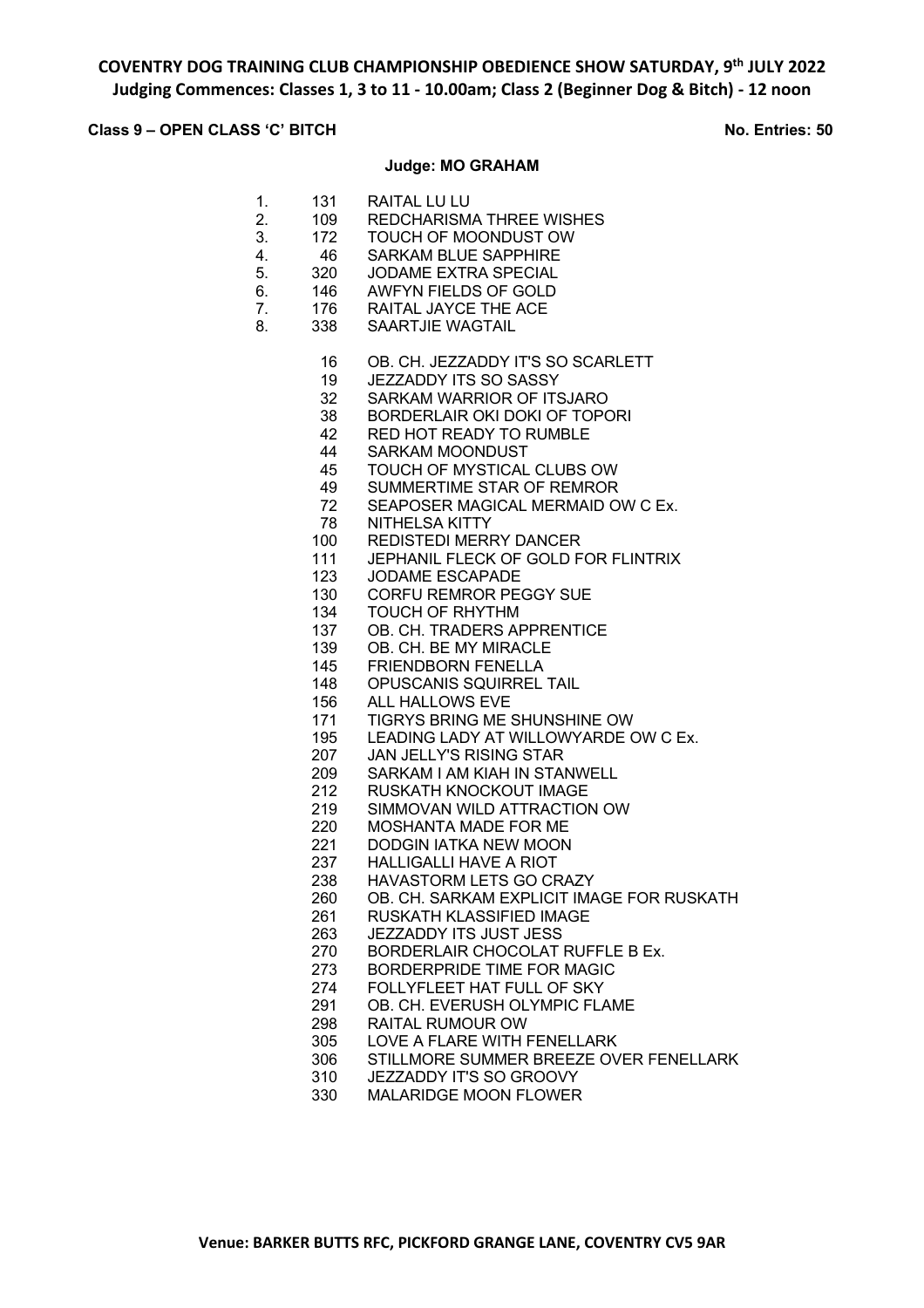### **Class 10 – OPEN CLASS 'C' DOG No. Entries: 54**

#### **Judge: SUZIE DUKE**

- 1. 255 SHELTYSHAM NIGHT SONG AT ALNMAC
- 2. 76 DOBBYS LITTLE HELPER
- 3. 120 HALLIGALLI HIGH JYNX
- 4. 304 SIXELA TWENTY FOUR SEVEN
- 5. 34 ITSJAROS JOURNEY
- 6. 153 GLENCYMREIG DEGU OW
- 7. 26 HARELOCH COBBLER
- 8. 211 JANJELLY FUDDLED BOY
- 9. 275 TIGRYS GWYN DERI
- 10. 282 STUBLEYWOOD TANTIVY TAM
	- CANDLEWIND CASSANOVA AT MALARIDGE
	- SARKAM THUNDER STORM OW
	- KETHINNA COMBINE HARVESTER OW C Ex.
	- BORDERLAIR MONT PELE
	- SPOT ON JAFFA AT TRIANGLE OW
	- KELTLODGE BLUE HIGHLANDER
	- BORDAQUEST MUNECO DE NIEVE
	- VAMP ASH
	- OB. CH. FOREVER MY MIRACLE
	- MALARIDGE MOON MAGIC
	- DODGIN CELESTIAL MOON
	- SARKAM MIGHTY MCQUINN
	- HE'S A ROGUE TRADER
	- DUTCH NAVY SEAL
	- RAINTAL REFLECTIONS
	- OB. CH. JEZZADDY ITS TIME TO PLAY
	- OB. CH. JODAME DUTCH COURAGE
	- SIXELA SNOW WOLF OW
	- SIXELA SUPERCHARGED
	- BORDERPOPS BUZZ LIGHT PAW
	- REBELICIOUS O'GRADY
	- DELTAMADOG DUKE
	- DELTAMADOG SHRAPNEL
	- FIRETOUCH HE'ZZ SO SCRUMMY
	- DODGIN THE ARTFUL DODGER
	- TOUCH OF CLUB CLASS
	- JANJELLY SHADOWS OF ECHO
	- REMROR ON THE GO OW
	- ASTRA KANGA
	- GAYTONWOOD GIGHA
	- LOOKYLOOKY QUIZMASTER
	- TIGRYS GOLDEN STARLIGHT
	- KOOPATROOPA DIDDY SAURUS
	- HOMECOMING BOY
	- SARKAM GO YOUR OWN WAY
	- KELTLODGE KNAUTIA
	- WOUGHSTOCK WOTCH THIS SPACE
	- MILLGREEN KESTREL
	- OB. CH. ZIGGDAN ZYCO
	- STUBLEYWOOD FIRE BLUE
	- CHOYSTEAN REED WARBLER
	- 326 CAUZIN A RIOT<br>329 TYDFIL JIF
	- **TYDFIL JIF**
	- JEZZADDY ITS PERCY PRANCER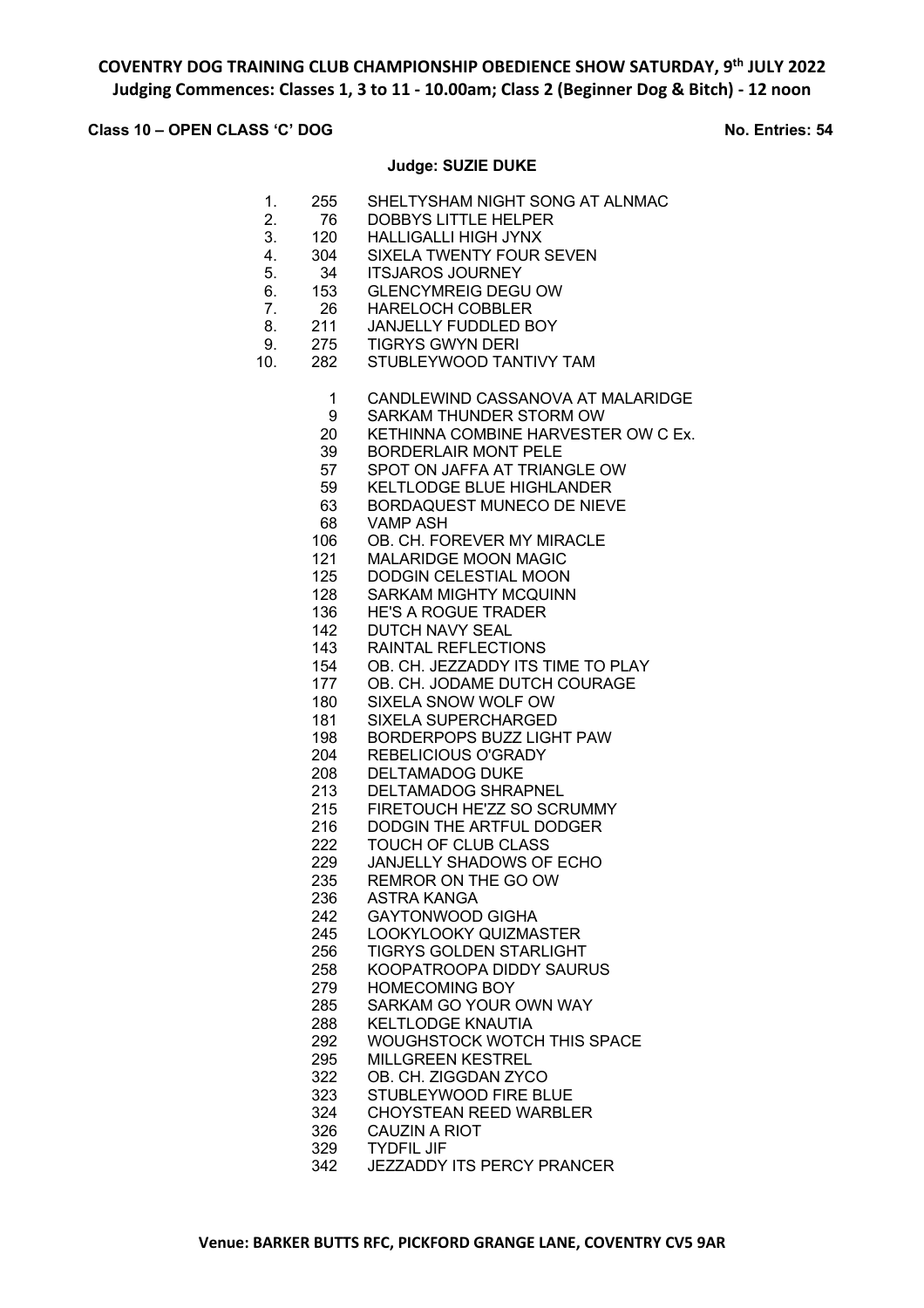## **Class 11 – KENNEL CLUB OBEDIENCE CERTIFICATE – BITCH**

## **Judge: ANN ROGERS**

| R/O             |     |                                           | <b>Merit Points</b> |
|-----------------|-----|-------------------------------------------|---------------------|
| 1.              | 294 | RAITAL KIA POP                            | $12 \overline{ }$   |
| 2.              | 145 | <b>FRIENDBORN FENELLA</b>                 | $\Omega$            |
| 3.              | 237 | <b>HALLIGALLI HAVE A RIOT</b>             | 55                  |
| 4.              | 260 | OB. CH. SARKAM EXPLICIT IMAGE FOR RUSKATH | 344                 |
| 5.              | 220 | MOSHANTA MADE FOR ME                      | 43                  |
| 6.              | 96  | MALARIDGE BLUE MOON OW                    | $\Omega$            |
| 7.              | 305 | LOVE A FLARE WITH FENELLARK               | 14                  |
| 8.              | 45  | TOUCH OF MYSTICAL CLUBS OW                | $\Omega$            |
| 9.              | 134 | <b>TOUCH OF RHYTHM</b>                    | 23                  |
| 10 <sub>1</sub> | 206 | <b>TRAIGH LIGHTNING STAR OW</b>           | 72                  |
| 11.             | 16  | OB. CH. JEZZADDY IT'S SO SCARLETT         | 120                 |
| 12.             | 179 | CANDLEWIND MOON MELODY                    | $12 \overline{ }$   |
| 13.             | 72  | SEAPOSER MAGICAL MERMAID OW C Ex.         | 51                  |
| 14.             | 38  | BORDERLAIR OKI DOKI OF TOPORI             | 5                   |
| 15.             | 123 | <b>JODAME ESCAPADE</b>                    | 19                  |
| 16.             | 49  | SUMMERTIME STAR OF REMROR                 | 12                  |
| 17 <sub>1</sub> | 139 | OB. CH. BE MY MIRACLE                     | 56                  |
| 18.             | 3   | OB. CH. MALARIDGE COUGARS MOON            | 46                  |
| 19.             | 137 | OB. CH. TRADERS APPRENTICE                | 110                 |
| 20.             | 298 | RAITAL RUMOUR OW                          | 16                  |
| 21.             | 46  | <b>SARKAM BLUE SAPPHIRE</b>               | $\mathbf{0}$        |
| 22.             | 293 | OB. CH. TIZZY POP                         | 21                  |
| 23.             | 195 | LEADING LADY AT WILLOWYARDE OW C Ex.      | 15                  |
| 24.             | 156 | ALL HALLOWS EVE                           | 18                  |
| 25.             | 197 | OB. CH. LONGWAVES LUMINESCENT             | 20                  |
| 26.             | 247 | OB. CH. SARKAM SINGS THE BLUES            | 186                 |
| 27.             | 218 | <b>MIKARED ANDORIA</b>                    | 15                  |
| 28.             | 320 | JODAME EXTRA SPECIAL                      | 19                  |
| 29.             | 172 | TOUCH OF MOONDUST OW                      | 11                  |
| 30.             | 291 | OB. CH. EVERUSH OLYMPIC FLAME             | 20                  |
| 31.             | 100 | <b>REDISTEDI MERRY DANCER</b>             | 63                  |
| 32.             | 261 | <b>RUSKATH KLASSIFIED IMAGE</b>           | 91                  |
| 33.             | 338 | SAARTJIE WAGTAIL                          | 0                   |